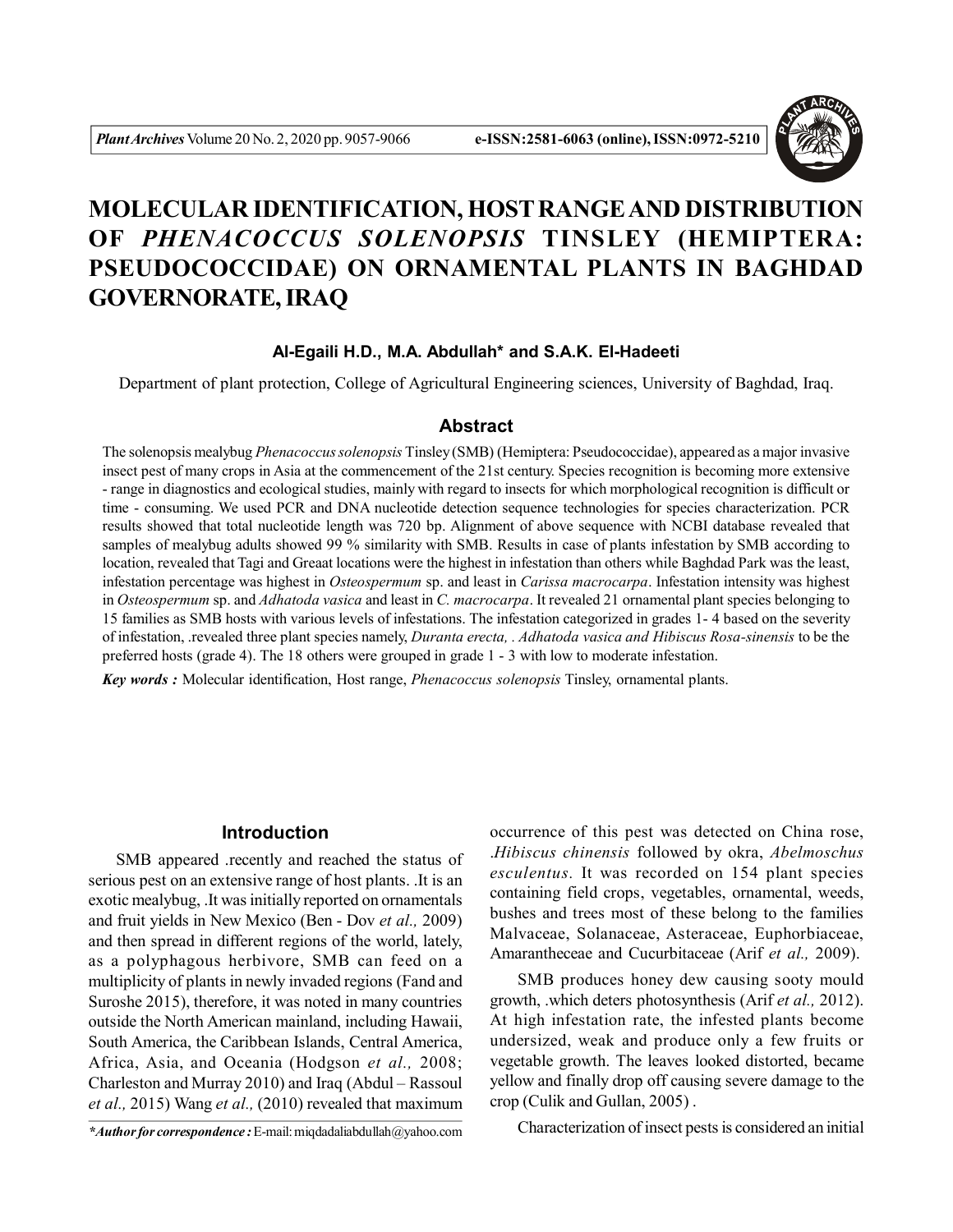step in their lives and ecology study, injury evaluation and then its control. The most known means of mealybugs identification, based on morphological traits, morphological recognition of mealybug species is usually timeconsuming, requires a high degree of taxonomic expertise and usually only mature females can be identified . . . . . (Saccaggi *et al.,* 2007). Along the latter decades, there has been an international trend in biological studies to use molecular methods for diagnosis analysis, among these approaches PCR, it is a reliable technique to identify these insect species. The use of molecular diagnostic approaches has been increasing in biological studies because of its high sensitivity, reliability and exactness for the detection and identification of DNA (Mendoza *et al.,* 2006; Barcenas *et al.,* 2005).

In the present study, a survey to detect the host range and distribution of SMB on ornamental plants in Baghdad governorate and molecular identification of SMB using mitochondrial COI gene (primers COI F and COI R) .infesting ornamental plants was carried out.

# **Materials and Methods**

#### **Molecular Identification**

# **DNA extraction, amplification, sequencing and analysis**

Adults of SMB were collected (during the survey to detect hosts), DNA was extracted to identify species and draw phylogenetic relationships among species, a set of primers (28S F and R) (Ashfaq *et al.,* 2010) were used for polymerase chain reaction (PCR) amplification of rDNA (Table 1). PCR amplifications using the primers (28S F and 28S R) was performed, then samples which electrophoresis results appeared in it DNA fragments amplification were sent to south Korean company (Microgene) to detect its sequencing.

# **Host Range and Distribution of SMB**

Field surveys were carried out from 1 September to 1 December 2019 as this is the period with the highest abundance of mealybugs in ornamental plants - growing areas in Iraq. We surveyed in different locations in Baghdad governorate, these locations were Baghdad park, Greaat, Tagi, Zauraa and Rasheed. Surveys were conducted every 15 days and the plants were sampled at different stages, vegetative, flowering and fruiting stage. specimens of insects were sent to molecular identification,

then morphological identification of pest was done using hand lens, and utilizing identification keys (Zim and Cottam, 1987). Plants sampled based on literature indicate their suitability to be SMB host plants, furthermore, .there is a previous knowledge of other plants were infested .by SMB based on work expertise. The ornamental plants were also collected and preserved as herbarium to confirm their botanical identity by the assistance of plant taxonomist. During each survey, the Plant species on which SMB adults or nymphs were found were defined as host plants of this insect.

# **Infestation percentage**

During the survey times, number of individuals for every plant species was selected dependent on the total number of the plant in location of study (some plants may be found in few numbers and other plants in many numbers), 30 samples were randomly selected per survey date for each plant species and sampling was repeated 6 – 8 .times during study period, then examined for their SMB infestation, the data on infest. percentage was calculated as :

Infest. percentage =

100 Total number of examined plants Number of infested plants  $\times$ 

# **Infestation intensity**

Infest. intensity was calculated for number of SMB - infested leaves and twigs as :

Infest. intensity for leaves .=

100 Total number of leaves Number of infested leaves  $\times$ 

Infest. intensity for twigs  $=$ 

Number of infested twigs  $\times 100$ Total number of twigs

#### **Infestation level**

Whole plants of the species under observation during sampling were examined and followed for occurrence and infestation level (grade) as described below :

The observation of host plant detailed as 0 - 4 grades (Nagrare et. al. 2009), where 0 - no infestation, 1 scattered appearance of mealybug on plant, 2 -

**Table 1:** The specific primer 28S of gene used for DNA amplification and sequencing of SMB.

| Primer  | Sequence                            | $Tm$ ( $^{\circ}$ C | GC (%) | <b>Product size</b> |
|---------|-------------------------------------|---------------------|--------|---------------------|
| Forward | 5'-GAG AGT TMA ASA GTACGT GAA AC-3' | 52.3                | 44     | 720 base pair       |
| Reverse | 5'- TCG GAR GGAACC AGC TAC TA - 3'  | 56                  | 42     |                     |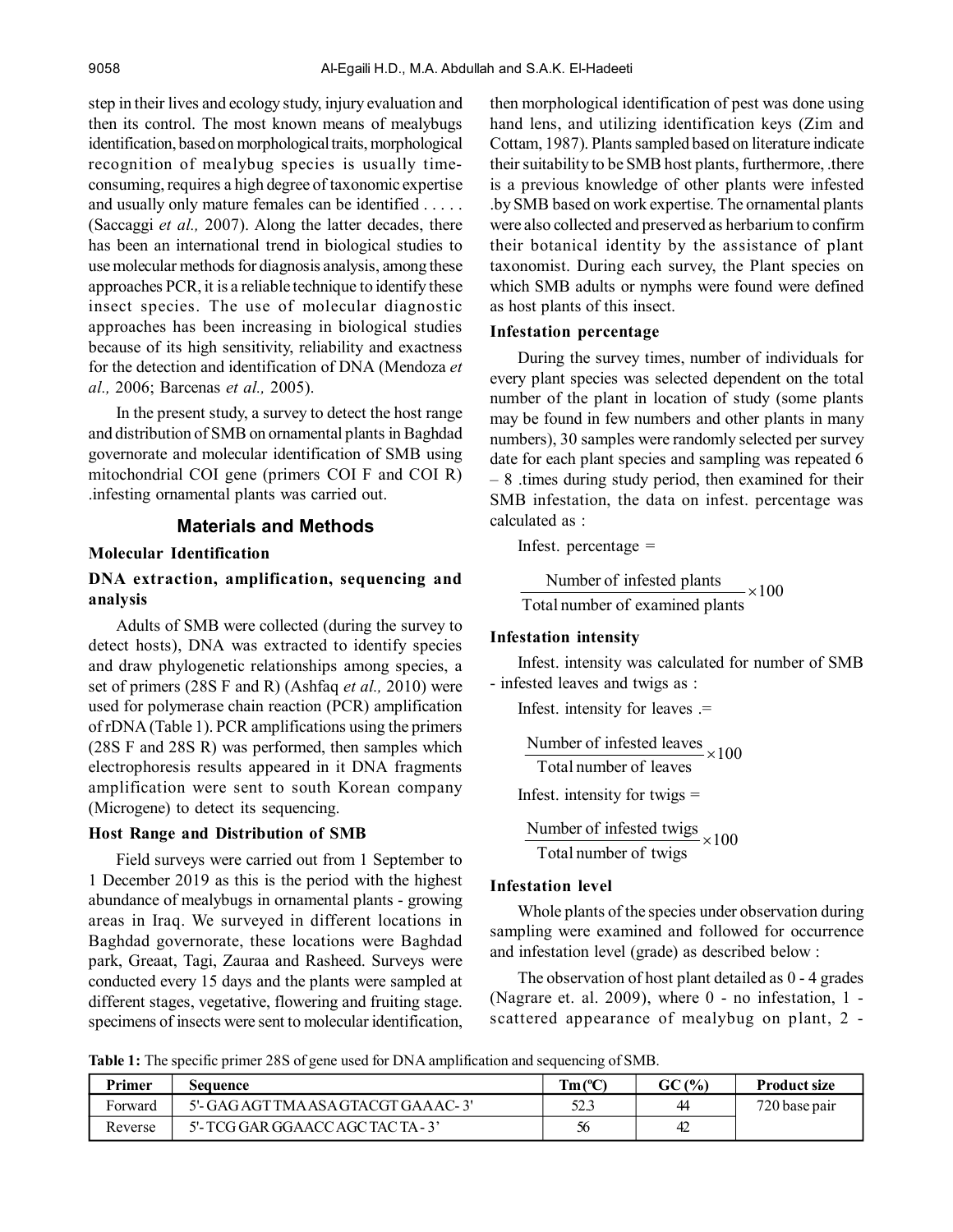appearance of mealybug on one branch, 3 - infestation on more than 2 branch or half portion of plant and 4 severe infestation on whole plant.

# **Statistical analysis**

Nucleotide sequence was analyzed using Mega X computer programs (Kumar *et al.,* 2018) and SDT (Muhire *et al.,* 2014). Statistical analysis of survey data obtained for infestation percentage and intensity was done using genstat program via complete randomized blocks design.

# **Results and Discussion**

#### **Molecular identification**

The DNA of mealybug specimens that collected during survey have been matched to that of *Phenacoccus solenopsis* Tinsley from genbank (China populations [ GenBank accession number KJ461274.1 and KY211350.1 ] and Brazil population (GenBank accession number MH248357.1) sequence with 99 % similarity (Fig. 1) (Table 2). The sequence was compared with sequences in the genbank using Mega x program, based on the results of the blast in the systems, these species were *P. peruvianus* (MN647620.1) with 44 % similarity and *P. madeirensis* (MH432262.1) with 38 % similarity (Fig. 1).



## **Fig. 1:** Similarity between SMB and other *Phenacoccus* species populations from Iraq, China and Brazil.

The amplified PCR products using the set primers 28S from the rDNA .gene were 720 bp as expected and M represent the standard laddered DNA with 100 bp (Fig. 2) .The nucleotide alignment obtained of SMB population from Baghdad was registered to the NCBI Genbank under the accession number (SUB7061690 MH1 MT123784).

According to the sequence alignments obtained from the Genbank, a phylogenetic tree was constructed.



**Fig. 2:** Separation of PCR products during electrophoresis in agarose gels using 28S (F and R) primers.

According to the neighbor - joining phylogenetic tree, there were three clades, first clade was SMB populations from china, Brazil and Iraq, second clade was *P. madeirensis* population and .third clade was *P. peruvianus* population. The specimens from Baghdad are placed in the same subgroup as those from China and Brazil (Fig. 3).



**Fig. 3:** Phylogenetic tree from Genbank sequences of SMB populations.

The sequence homology was highest with the species (SMB) *P. solenopsis* recorded in china (KJ461274.1 and  $KY211350.1)$  and Brazil (MH248357.1) . from the genus *Phenacoccus* with 99% similarity. With the species *P. peruvianus* (MN647620.1) reduced the nucleotide similarity (44%) was observed between our .specimens and the closest match and reduced more with the species, *P. madeirensis* (MH432262.1) with similarity 38 %. Based on the significant homology of the barcoding region of 28S from our specimens with that of SMB, we are inclined to recognize the findings by (Abdul-Rassoul et.

| No. of<br>sample | <b>Type of</b><br>substitution | Location | <b>Nucleotide</b> | <b>Sequence</b> | <b>Score</b> | <b>Identities</b> | Source                 |
|------------------|--------------------------------|----------|-------------------|-----------------|--------------|-------------------|------------------------|
|                  | <b>Transvertion</b>            | 1062     | C>A               | ID: KJ461274.1  | 1317         | 99%               | Phenacoccus solenopsis |
|                  | <b>Transvertion</b>            | 1063     |                   |                 |              |                   | 28S ribosomal RNA gene |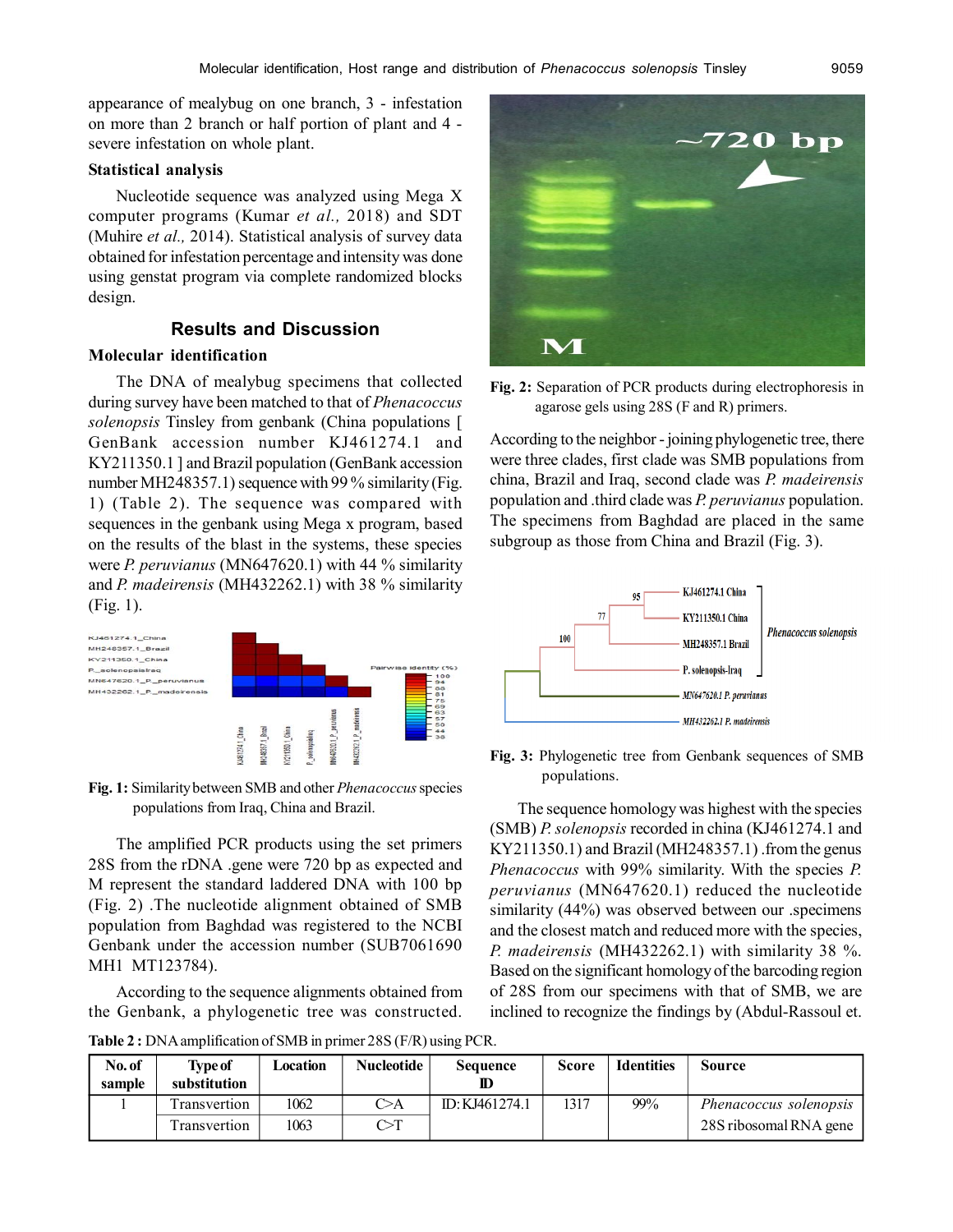al. 2015) that the mealybug species damaging ornamental, fruit and vegetable plants in Baghdad .was SMB. Results revealed that the nucleotide sequence for SMB population from Baghdad (Iraq) was as below :

TTAACCATACGTGAAACCGTTCGGGGGTAAACGGACAGAGCCCGTGAA TCCGGGCGGCAGAATTCAGAGACGATGGCGGCAACGTTGTCGGTTCGA TATTTCTGTCGCCGGCACGGACGTCGCGACCCGTTTGGTGTCGGTCTCA GGAGACGCGTTTCACGTTCGTCGACGCGTCGTCTGCCTCGGTAGGCGCG CGTTGCGAGTACGCGTTCGTGTTCCGGCCGACTCGCCAGACGGTAGGTT AATGGTGGCCGCGGCGGTCGTTCGCTTCGCGGCGATCAGCGCCGTCCG  ${\tt CGGTGCCGGTTTGCGACGAATCTTCGGGCCTCTTTCCGACCCGTCTTGA}$ AACACGGACCAAGGAGTCTAACGTGCGCGCGAGTCGCGGGGTGTCGAG CGGCGGTCGTGTTTCGGCACGACCGTCGTTCGTTACGACGCGAAACCCG TACCGTTCATTCGGAAGGCGCAATGAAAGTGAAATGGGGAAGATGGCG TTACCGAGTTCACGTTTCGCGACTCGATCGCGACCGGTCGCCCGCATTC CCAGGGCGTCCCAACGGCTCGGCGGCGTTGCGGATCGTCGTTCCTTCGG GAACGGCGGTCGGGCGTCGGCGTCCGGGGCGCACCTACAGCGTGCAC  ${\tt GTTGGTACCCGAAAGATGGTGAACTATGCCCGGCCAGGATGAAGTCAG}$ GGGAAACCCTGATGGAGGTCCGCAGCGATTCTGACGTGCAAATCGATC GTCTGAGCTGGGTATA

In our study on the molecular characterization of SMB, reconstructed the phylogenetic relations of 3 *Phenacoccus* species based on nucleotide sequence, we determined that the phylogenetic tree was divided into three major clades and that *P. madeirensis* was placed in the third lineage, *P. peruvianus* in the second linage and SMB (from Iraq, Brazil and China) in the first lineage. Our study registered with Genbank the first rDNA region sequence of SMB population from Baghdad in Iraq . Data recorded in Genbank can be used as a reference for further studies.

# **Infestation percentage of SMB on ornamental plants according to location**

Results in (Fig. 4) showed that Al-Tagi location was with high infest. By SMB on ornamental plants, infest. Percentage was 73.3 %, while lowest infest. Was in Baghdad park location which didn't exceed 25.8 %, other locations graded in their infest., it were 63.2, 40.33 and 32.23% in each of Greaat, Al-zauraa and Al-Rasheed respectively.

Regarding the infest. percentage according to location, its revealed that ornamental plants infestation with SMB in north locations (Tagi and Greaat) were more than in other locations, this may due to its geographical location near agricultural fields heavily planted by different plants such as vegetable, fruit, field and as well as ornamental plants.

# **Infestation percentage by SMB on ornamental plants according to host plant**

The results in Fig. 5 referred that the plants *Osteospermum* sp, *Duranta plumieri* and *Lantana camara* were had the highest infestation by SMB than other plants, infest. Percentage were 100, 80 and 58.3 % .respectively. then followed by *Euphorbia trigona*, *Sansevieria trifasciata* and *Adhatoda vasica* as their infest. Percentage were 50, 50 and 46.5 % respectively. Infest. Percentage on *Carissa macrocarpa* was the lowest along other plants, it was only 1.85 %. while the plants *Rosa regosa*, *Alternanthera dentata*, *Leucophyllum frutescens*, *Duranta erecta*, *Portulaca grandiflora*, *Carthoranthus vinca* and *Vier agnuscastus* were with more infest. Than C. macrocarpa, its infest. Percentage were 4.44, 7.25, 8.33, 25, 26.4, 27.8 and 28.1 % respectively. while the plants *Ipomoea batatas*, *Agave sisclane*, *Dodonae angastifolia*, *Aphelandra squarrosa*, *H. rosa-sinensis* and *Tagetes patula* graded in infest. Percentage which were 20.8, 33.3, 34.2, 35, 37.26 and 40 % respectively.

Abbas *et al.,* (2010) reported the infest. percentage of SMB on *H. rosa-sinensis*, it reached to 96.4 %, L*. camara* 38 %, *Duranta repens* 35.3%, *P. greandiflora* 23.3 % and *E. .prostrate* 14.9 %. So they referred (Abbas *et al.,* 2010) that *Gossypium hirsutum* (Malvaceae) and *H. rosa-sinensis* were the top two favored host - plant



Fig. 4: Infestation percentage by SMB on ornamental plants according to location.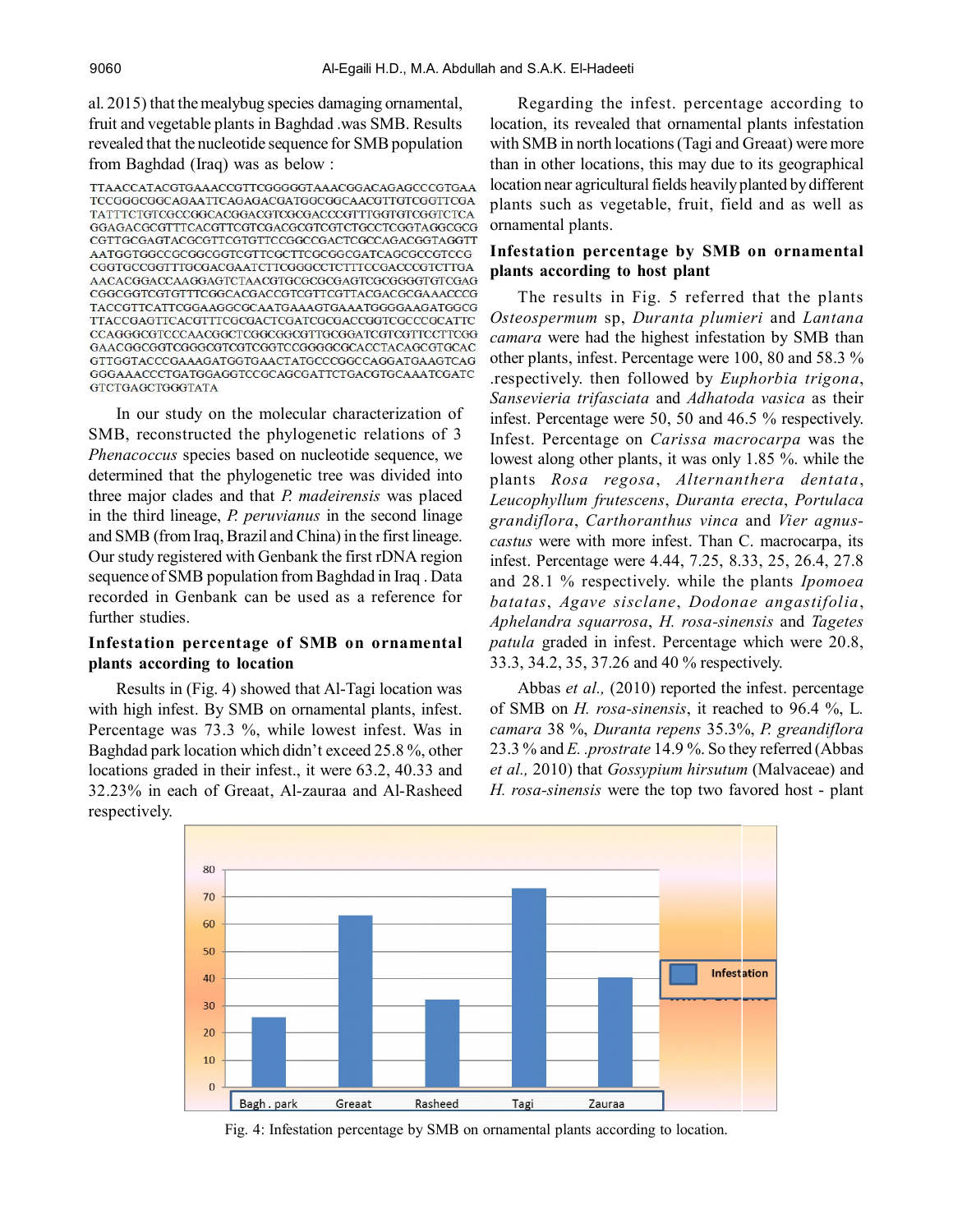

**Fig. 5:** Infestation percentage by SMB on ornamental plants according to host plant.

species, when assessed in the field by SMB infestation intensity and percentage on observed plants.

# **Infestation intensity**

# **Infestation intensity on upper level of host plant**

It is illustrated from the results in fig.6 that highest infest. Intensity by SMB on upper level of ornamental plants in this study was on each of *D. plumieri* and *A. sisclane* as it reached 55.5 and 33.33 % respectively. Followed by *H. rosa-sinensis*,*E. trigona*, L*. camara* and *D. angastifolia* as infest. Intensity reached in it, 22.57, 16.67, 13.24 and 2.79 % respectively. while there was no infest. in the plants *S. trifasciata*, *p. grandiflora*, *V. agnus-castus*, *C. vinca*, L*. frutescens*, *D. erecta*, *A. vasica*,*I. batatas*, *C. macrocarpa*, *A. squarrosa*, *Osteospermum* sp, *A. dentata*, *T. patula*, *R. regosa* and *Gomphrena globosa*.

# **Infestation intensity on middle leaf level .of host plant**

In case of infest. intensity on the middle level of plant, results in Fig. 7 referred that there were higher infest. intensity on *D. plumieri* which reached 67.80 %, then followed by *Osteospermum* sp with infest. intensity reached 55.56 % while it reached 33.33 % on each of *A. sisclane* and *E. trigona*. Infest. intensity on L*. camara* and *H. rosa-sinensis* reached 19.34 and 17.18 % respectively. The lowest infest. intensity was recorded on each of *D. angastifolia* and *D. erecta*, and there

were no infestation on other plants.

## **Infestation intensity on lower level .of host plant**

Unlike the other plant levels, infest. intensity on lower plant level in fig. 8 was high on each of *A. vasica* and *O. spermum* which reached 100%, while it was near to its average on previous levels for *D. plumieri* as it reached 69.49 %. While infest. do not appeared on the upper and middle levels of plants, it appeared on lower level in it, such as Vi agnus-castus, *C. vinca*, *P. grandiflora*, L*. frutescens*, *S. trifasciata*, *I. batatas*, *A.squarrosa*, *A. dentate*, *T. patula*, *R. regosa* and *G. globosa.*

The difference in SMB preference for plants level may due to difference in plant nutrients in each level, Liu *et al.,* (2004) also mentioned that nutrients in plants play important role in the suitability of feeding insect pest, because of quantitative and qualitative nutritional requirement of insect pest for food. Nitrogen being a important element of chlorophyll and protein molecules helps in the construction of chloroplasts and accumulation of chlorophyll in them that make plant juicy (Daughtry, 2000; Amaliotis *et al.,* 2004).

#### **Infestation intensity on total levels of host plant**

In the comparison of infest. intensity on different plant levels, results in Fig. 9 showed that there was infest. on all of plant levels in each of *D. plumieri*, *A. sisclane, E. trigona*, *H. rosa-sinensis*, L*. camara* and *D. angastifolia*, the highest infest. intensity was on *D.*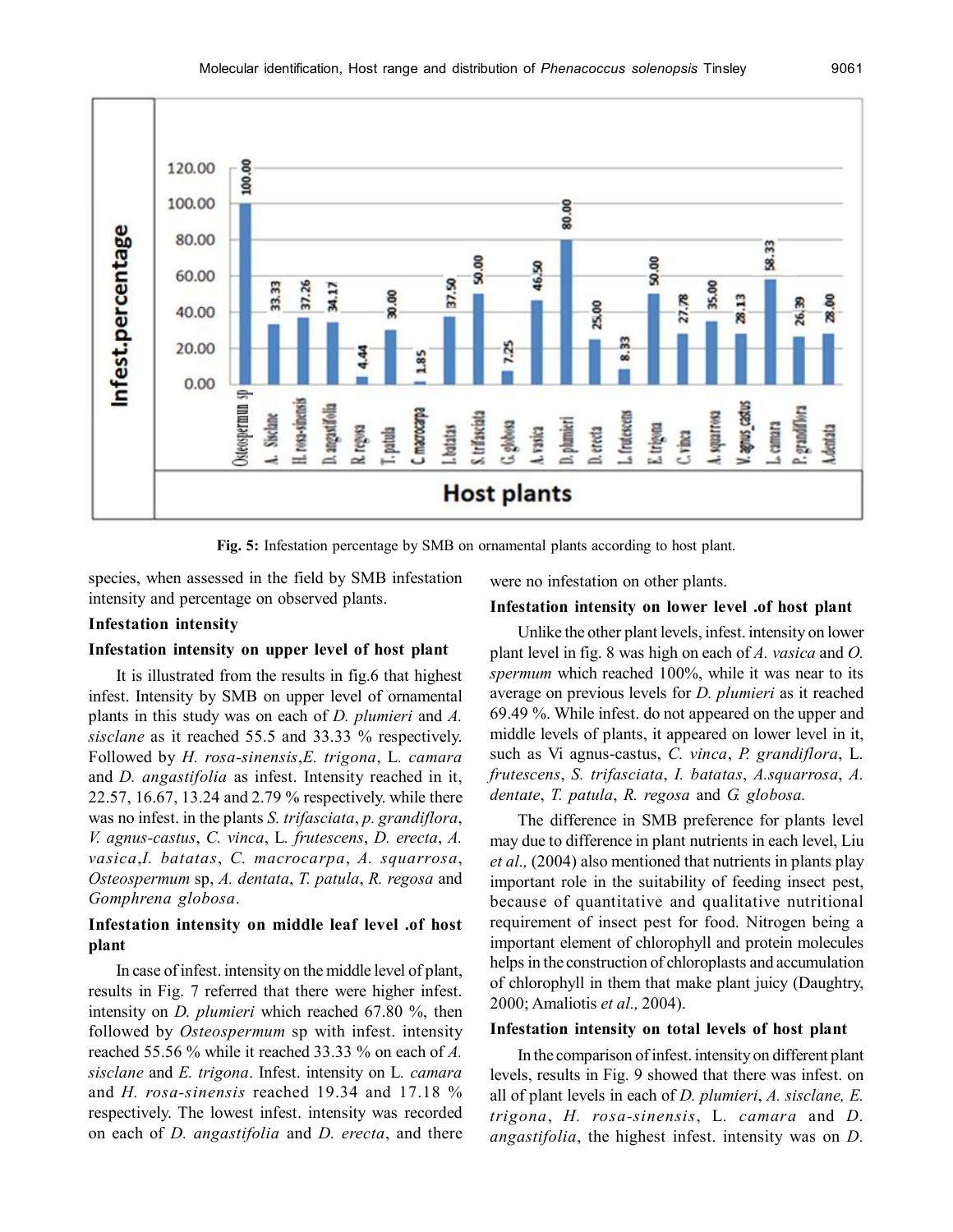

**Fig. 6:** Infestation intensity on upper level of host plant.



**Fig. 7:** Infestation intensity on middle leaf level of host plant.



**Fig. 8:** Infestation intensity on lower level of host plant.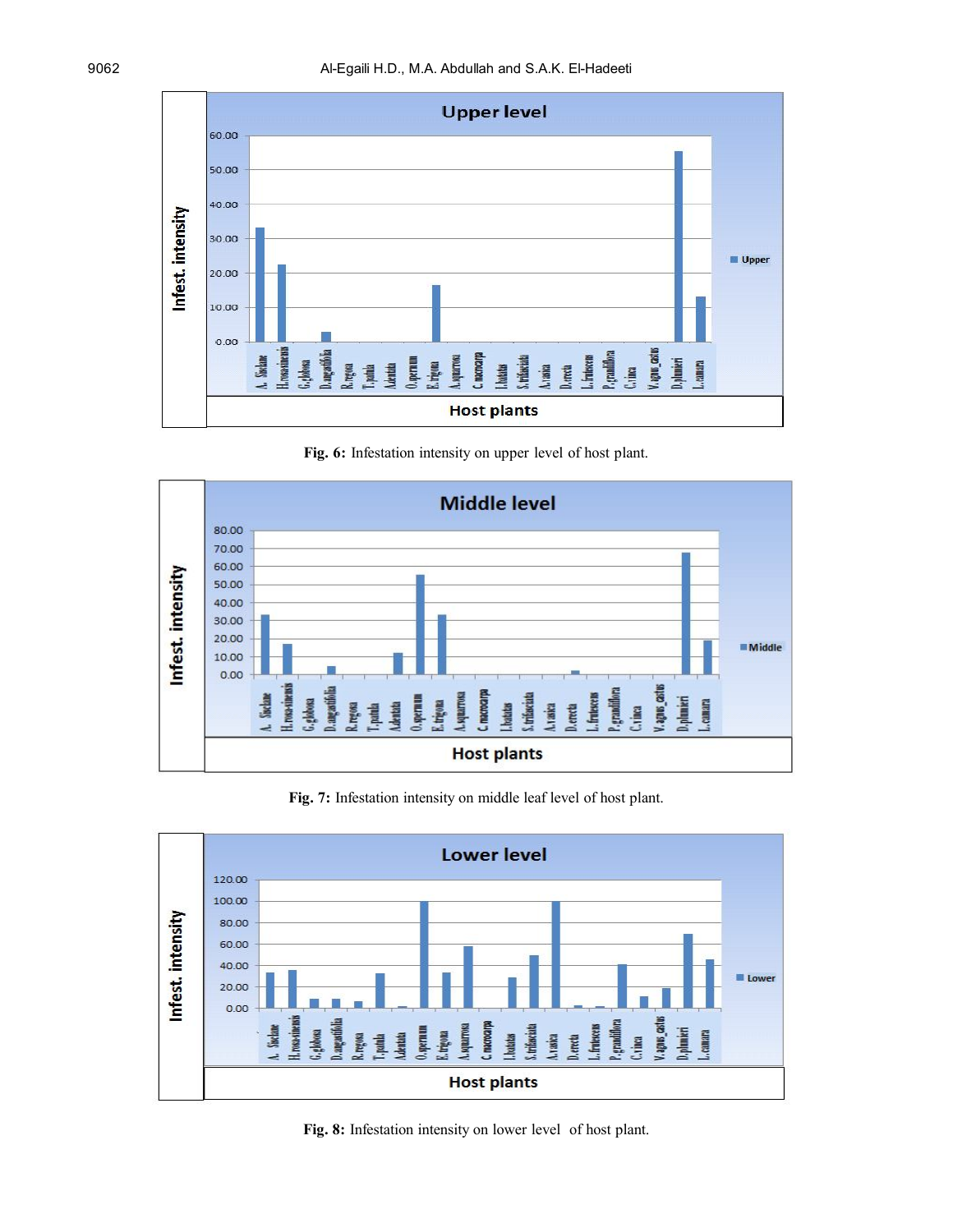*plumieri* and the lowest was on *D. angastifolia*. While in the plants *Osteospermum* sp, *A. dentata*, *D. erecta*, infest. intensity was only on upper and middle levels, and it was only on upper level in each of *V. agnus-castus*, *C. vinca*, *P. grandiflora*, *L. frutescens*, *A. vasica*, *S. trifasciata*, *I. batatas*, *A. squarrosa*, *T. patula*, *R. regosa* and *G. globosa*. Results showed that there was no infest. on *C. macrocarpa*.

The variation in SMB plant and plant level preference between different plants may due to imbalanced food nutrients for the proper growth and development of this pest. Nutritive requirement and fitness of insect pests depends upon the nutrient quality of host plant. The additive effects of biochemical elements especially dietary necessities influence the life parameters of herbivorous insect pest (GoncalvesAlvim *et al.,* 2004; Mierziak, *et al.,* 2014). These depict the impact of biochemical factors in antibiotic mechanism against sucking insects and support our finding against SMB which is also a sucking insect pest (Felkl *et al.,* 2005).

# **Infestation grade**

Results in table 3 referred that a total of 21 ornamental plants species from 15 families,were identified as host plants of SMB. The families were Verbenaceae (3 species accounting for 14.28 % of the total), Acanthaceae, Amaranthaceae , Apocynaceae and Asteraceae (2 species, 9.52 % of .the total for each), Lamiaceae, Rosaceae, malvaceae, sapindaceae, Euphorbiaceae, Convolvolaceae, Solanaceae, Asparagaceae, Scrophulariaceae .and Portulacaceae (1 species, 4.76 % of the total for each).

The list that explained in table 3 revealed that *Adhatoda vasica*, *H. rosa-sinensis* and *D. erecta* were the best host plants of SMB because it infest. grade was 4, followed by *D. angastifolia* and L*. camara* which their infest. grade was 3. Most of plants were laddered in the grade 1 were : *A. sisclane*, *T. patula*, *Osteospermum* sp., *E. trigona*, *C. macrocarpa*, *S. trifasciata*, *D. plumieri*, *L. frutescens*, *P. greandiflora*, *C. vinca* and *V. agnus-castus* . Other plants were in the grade 2 : *G. globose, A. dentata*, *A. squarrosa I. batatas* and *R. rugosa.*

*P. greandiflora* infest. grade was 1 in our study, while Arif *et al.*, (2009) referred that it infest. grade was 3. The plants *D. erecta* and *H. rosa-sinensis* (grade 4), *L. camara* and *.D. angastifolia* (grade 3) seemed to be a good hosts for SMB, this result corresponds with what found Shahid *et al.,* (2017) who mentioned that *L. camara* and *H. rosa-sinensis* had high attractiveness and .less mortality to first instar of SMB, and they referred that Mortality of pest was negatively associated with nitrogen and but positively with potassium, phosphorus, sodium, reducing sugar and total sugar in plants. While, *P. greandiflora .*was less attractive to SMB in our study (grade 1) unlike what concluded Shahid *et al.,* (2017) that *P. oleracea* was attractiveness and fewer mortality to first instar nymph of this pest.

SMB infested *G. globosa* L. and it infest. grade was 2 as Vennila and Agarwal (2014) concluded that it served as SMB host at South zone in India during cotton off



**Fig. 9:** Infestation intensity on total level of host plant.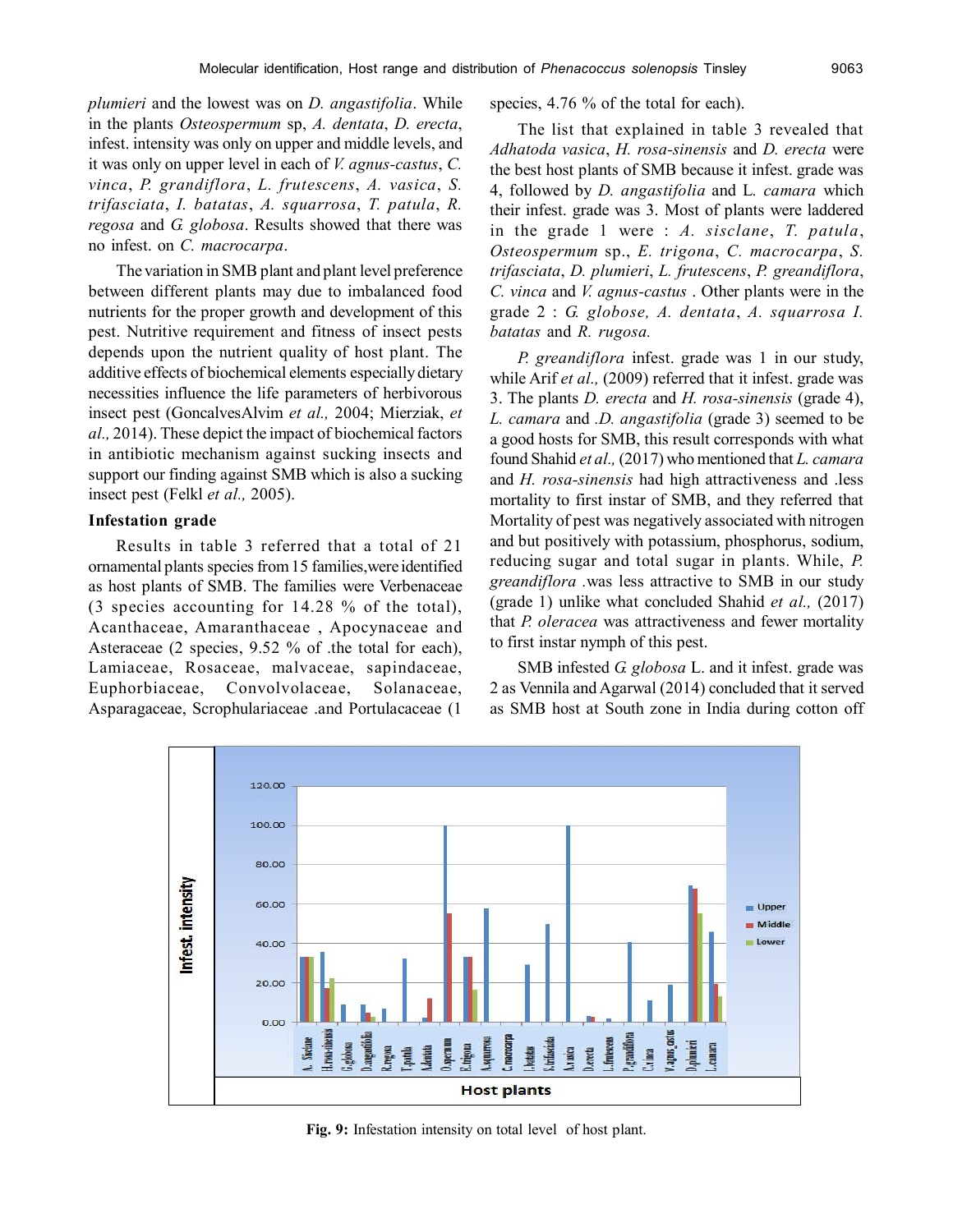| <b>Host plant</b>       | Family           | Infest.        |
|-------------------------|------------------|----------------|
|                         |                  | <b>Degree</b>  |
| Duranta erecta          | Verbenaceae      | 4              |
| Lantana camara          | Verbenaceae      | 3              |
| Duranta plumieri        | Verbenaceae      | 1              |
| Tagetes patula          | Asteraceae       | 1              |
| Osteospermum sp         | Asteraceae       | 1              |
| Gomphrena globosa       | Amaranthaceae    | $\overline{2}$ |
| Alternantha dentata     | Amaranthaceae    | $\overline{2}$ |
| Carissa macrocarpa      | Apocynaceae      | 1              |
| Carthoranthus vinca     | Apocynaceae      | 1              |
| Adhatoda vasica         | Acanthaceae      | 4              |
| Aphelandra squarrosa    | Acanthaceae      | $\overline{2}$ |
| Ipomea batatas          | convolvolaceae   | $\overline{2}$ |
| Agave sisclane          | Solanaceae       | 1              |
| Sansevieria trifasciata | Asparagaceae     | 1              |
| Leucophyllum frutescens | Scrophulariaceae | 1              |
| Portulaca greandiflora  | Portulaceae      | 1              |
| Vitex agnus - castus    | Lamiceae         | 1              |
| Hibiscus rosa-sinensis  | Malvaceae        | 4              |
| Dodonaea angastifolia   | Sapindaceae      | 3              |
| Rosa rugosa             | Rosaceae         | $\overline{2}$ |
| Euphorbia trigona       | Euphorbiaceae    | 1              |

|  |  | Table 3: Infestation grade of SMB on ornamental plant hosts. |
|--|--|--------------------------------------------------------------|
|--|--|--------------------------------------------------------------|

seasons and they mentioned that twelve of the 24 documented ornamental

hosts for SMB belonged to three families, *viz.,* Asteraceae, Malvaceae and Euphorbiaceae. Aheer *et al.,* (2009) and Abbas *et al.,* (2010) also have reported shoe flower (*H. rosa - sinensis*) as the greatest preferred ornamental plant species by SMB in Pakistan and Kedar and Saini (2015) referred that *Hibiscus rosa sinensis* and *Lantana camara,* were prominent hosts supporting the pest during off season, while the infest. grade for *T. patula* was 3, for *Portulaca oleracea* L. (4) and *L. camara* L. (3).

From results in table 3, it revealed that two host plants for SMB are from the family Asteraceae and one from Solanaceae, this correspond with the results of Shahid *et al.,* 2017 who referred that *Helianthis annuus* and *Parthenium hysterophorus* (Asteraceae) and *Solamum melongena*, *Capsicum frutescens* and *Withania somnifera* (Solanaceae) had high attractiveness and less mortality to SMB first instar. Unlike, they referred that *Achyranthes aspera* and *Digera arvensis* (Amaranthaceae) had fewer attractiveness and high mortality to SMB first instar while we reported those two hosts from this family with moderate infestation (infest. grade was 2). Other families such as Asparagaceae, Scrophulariaceae, Lamiaceae, .Portulaceae and Euphorbiaceae, everyone had one plant infested weakly by SMB (infest. grade 1), therefore, it considered as least preferred host plants for SMB,this result may due to that these families include plants do not have enough quantity and good quality of SMB nutrition requirements. Among the plant families, Verbenaceae had the highest number of host plants for SMB. The high host preference for *H. rosa-sinensis* (Verbenaceae) by SMB might be due to the presence of latex (Fahn, 1988). Arif *et al.,* (2009) documented 154 host - plant species infested by SMB, 45 species of it were ornamental plants, belonging to a total of 53 plant families.

The infestation on ornamental plants confined on only these 21 plants, this may due to that other plants repelled SMB first instar or induced high mortality, this correspond with result of Shahid *et al.,* 2017 who mentioned that from the biochemical results it was reported that among phosphorus, nitrogen, potassium, sodium, total soluble sugar, reducing sugar components, the nitrogen contents played significant role toward attractiveness of SMB and they concluded that great variation in the life cycle of SMB was observed among tested plant species. It was clear that dropping in attractiveness of SMB was also due to increased reducing sugar contents that function as olfactory and gustatory stimuli and imbalanced nutrition for insect pest (Hu *et al.,* 2010). Studies reported that potassium contents had negative effect on the attractiveness of mealybug, the reason was due to physiological action of the plants and increase in defense system of plant species against pest (Du *et al.,* 2004; Liu *et al.,* 2004). Sucking insects are commonly attracted toward juicy plants that are enriched with chlorophyll (Amaliotis *et al.,* 2004; Tucker, 2004).

In our study, *I.batatas* .and *E. trigona* was low infested by SMB while Muniappan *et al.,* (2008) listed *Euphorbia* sp. and *I. batatas* .as being suitable hosts of *phenacoccus marginatus* and Caraphin News (2001) listed *Jatropha* sp and .*Acalypha* sp. (Euphorbiaceae) as being best hosts of *P. marginatus. G. globosa* and *A. dentata* (Amaranthaceae) were low infested by SMB (infest. grade was 2), this corresponds with results of Prishanthini and Vinobaba (2009) who revealed that *Alternanthera sessilis* L. was low infested by SMB (infest. grade was 2), and mentioned that, *Hibiscus rosasinensis* L infest. grade was 4 and L*. camara* L. was infested and it infest. grade was 3. Vijay and Suresh (2013) revealed that *T. erecta*, *Euphorbia multipida, H. rosasinensis*, *L. camara* and *D. repens* were a host plants for SMB and it infest. grades were 4, 2, 4, 3, and 4 respectively. Harde *et al.,* (2018) referred to that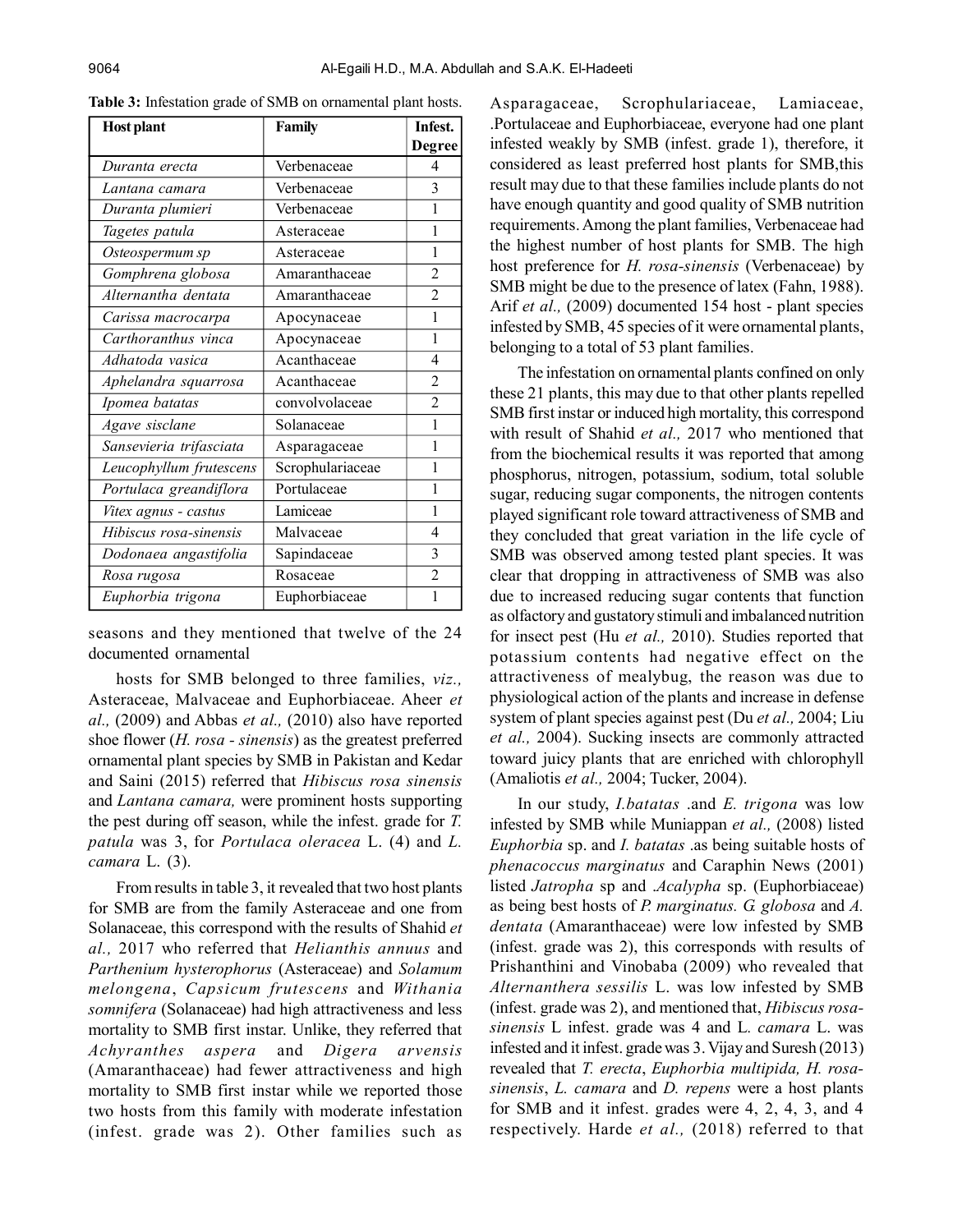*L.camara*, *P. grandiflora*, *Amaranthus paniculata* (Amaranthaceae) *and H. rosa sinensis* were infested by SMB and the infestation grade were 3, 2, 2 and 4 respectively.

# **Acknowledgement**

The authors thank fully acknowledge the contribution of Dr. Nawras Alkwaiti (Virology), Professor, Ziad Almihmedi (plant breeding) and Dr. Nadhim Alzobaai (plant Agronomy), college of Agriculture, Baghdad University, for their help and support in SMB molecular identification, research preparing and data analysis.

## **References**

- Abbas, G., M.J. Arif, M. Ashfaq, M. Aslam and S. Saeed (2009). Host plants, distribution and overwintering of cotton mealybug (*Phenacoccus Solenopsis*;hemiptera: pseudococcidae). *Int. J. Agric. Biol*., **12:** 421–425.
- Abdul-Rassoul, M.S., I.M. Al-Mallo and F.B. Hermiz (2015). First record of *Solenopsis* mealybug, *Phenacoccus solenopsis* Tinsley, 1898 (Hemiptera, Pseudococcidae) from Iraq. *Journal of Biodiversity and Enviromental Sciences,* **7(2):** 216-222.
- Aheer, G.M., Z. Shah and M. Saeed (2009). Seasonal history and biology of cotton mealy bug, *Phenacoccus solenopsis* Tinsley. *J. Agric. Res*., **47(4):** 423-431.
- Amaliotis, D., I. Therios and M. Karatissiou (2004). Effect of nitrogen fertilization on growth, leaf nutrient concentration and photosynthesis in three peach cultivars. *ISHS, Acta Hort.*, **449:** 36-42.
- Arif, M.I., M. Rafiq and A. Ghaffar (2009). Host plants of cotton mealybug (*Phenacoccus solenopsis)* : a new menace to cotton agroecosystem of Punjab, Pakistan. *Int. J. Agric. Biol.*, **11:** 163 – 167.
- Arif, M.I., M. Rafiq, S.Wazir, N. Mehmood and A. Ghaffar (2012). Studies on cotton mealbug, *Phenacoccus solenopsis* Tinsley (Pseudococcidae: Homoptera), and its natural enemies in Punjab, Pakistan. *Int.J. Agric. Biol.*, **(14):** 557- 562. https://thebeatsheet.com.au/
- Amaliotis, D., I. Therios and M. Karatissiou (2004). Effect of nitrogen fertilization on growth, leaf nutrient concentration and photosynthesis in three peach cultivars. *ISHS, Acta Hort.*, **449:** 36-42.
- Ashfaq, M., A.R. Noor and S. Mansoor (2010). DNA-based characterization of an invasive mealybug (Hemiptera: Pseudococcidae) species damaging cotton in Pakistan. *Appl. Entomol. Zool.*, **45(3):** 395–404.
- Barcenas, N.M., T.B. Unruh and L.G. Neven (2005). DNA diagnostics to identify internal feeders (Lepidoptera: Tortricidae) of pome fruits of quarantine importance. *J. Econom. Entomol*., **98:** 299-306.
- Beltrà, A., A. Soto and T. Malausa (2012). Molecular and morphological characterization of Pseudococcidae

surveyed on crops and ornamental plants in Spain. *Bull. Ent. Res.*, **102(2):** 165-172.

- Ben-Dov, Y., D.R. Miller and G.A.P. Gibson (2009). ScaleNet: A Searchable Information System on Scale Insects. Available online at http://www.sel.barc.usda.gov/scalenet.htm.
- Caraphin News (2001). Host plants and symptoms of the papaya mealybug in St. Kitts and Nevis. [Online]. Available : http:/ /www.infoagro.net/health/caraphin/ newsletters/IICA CaraphinNews21. pdf
- Charleston, K. and D. Murray (2010). Exotic mealybug species - a major new pest in cotton. Queensland government. The Beatsheet. [ 2018 - 06 - 19 ].
- Culik, M.P. and P.J. Gullan (2005). Anew pest of tomato and other records of mealy bug (Hemiptera : pseudococcidae) from Espirito Santo, Brazil, Zootaxa, **964:** 1 - 9.
- Daughtry, C.S.T., C.I. Walthall, M.S. Kim, E. Brown, D.E. Colstoun and J.E. Mcmurtrey (2000). Estimating corn leaf chlorophyll concentration from leaf and canopy reflectance. *Rem. Sens. Environ*., **74:** 229-239.
- Du, L., F. Ge, S. Zhu and M.N. Parajulee (2004). Effect of the cotton cultivar on development and reproduction of *Aphis gossypii* (Homoptera: Aphididae) and its predator Propylaea japonica (Coleoptera: Coccinellidae). *J. Econ. Entomol.*, **97:** 1278–1283.
- Fahn, A. (1988). Tansley Review No. 14: Secretory tissues in vascular plants. *New Phytologist*, **108:** 229-257.
- Fand, B.B. and S.S. Suroshe (2015). The invasive mealybug *Phenacoccus solenopsis* Tinsley, a threat to tropical and subtropical agricultural and horticultural production systems - a review. *Crop Protection*, **69:** 34–43.
- Felkl, G., E.B. Jensen, K. Kristiansen and S.B. Andersen (2005). Tolerance and antibiosis resistance to cabbage root fly in vegetable Brassica species. *Entomol. Experim. Applic*., **116:** 65-71.
- Goncalves-Alvim, S.J., R.G. Collevatti and G.W. Fernandes (2004). Effects of genetic variability and habitat of *Qualea parviflora* (Vochysiaceae) on Herbivory by Free-feeding and Gall-forming Insects. *Ann. Bot.*, **94:** 259–268.
- Harde, S.N., L.V. Shinde, R.B. Bayas and M.H. Goyal (2018). Host plant range of mealybug *Phenacoccus solenopsis* Tinsley and its migration study. *Journal of Entomology and Zoology Studies*, **6(2):** 2186-2191.
- Hodgson, C.J., G. Abbas, M.J. Arif, S. Saeed and H. Karar (2008). *Phenacoccus solenopsis* Tinsley (Sternorrhyncha: Coccoidea: Pseudococcidae), an invasive mealybug damaging cotton in Pakistan and India, with a discussion on seasonal morphological variation. *Zootaxa*, **1913:** 1– 35.
- Hu, J.S., D.B. Gelman, M.E. Salvucci, Y.P. Chen and M.B. Blackburn (2010). Insecticidal activity of some reducing sugars against the sweet potato whitefly, *Bemisia tabaci*, Biotype B.J. *Insect Sci*., **10:** 203. available online: insectscience.org/10.203.